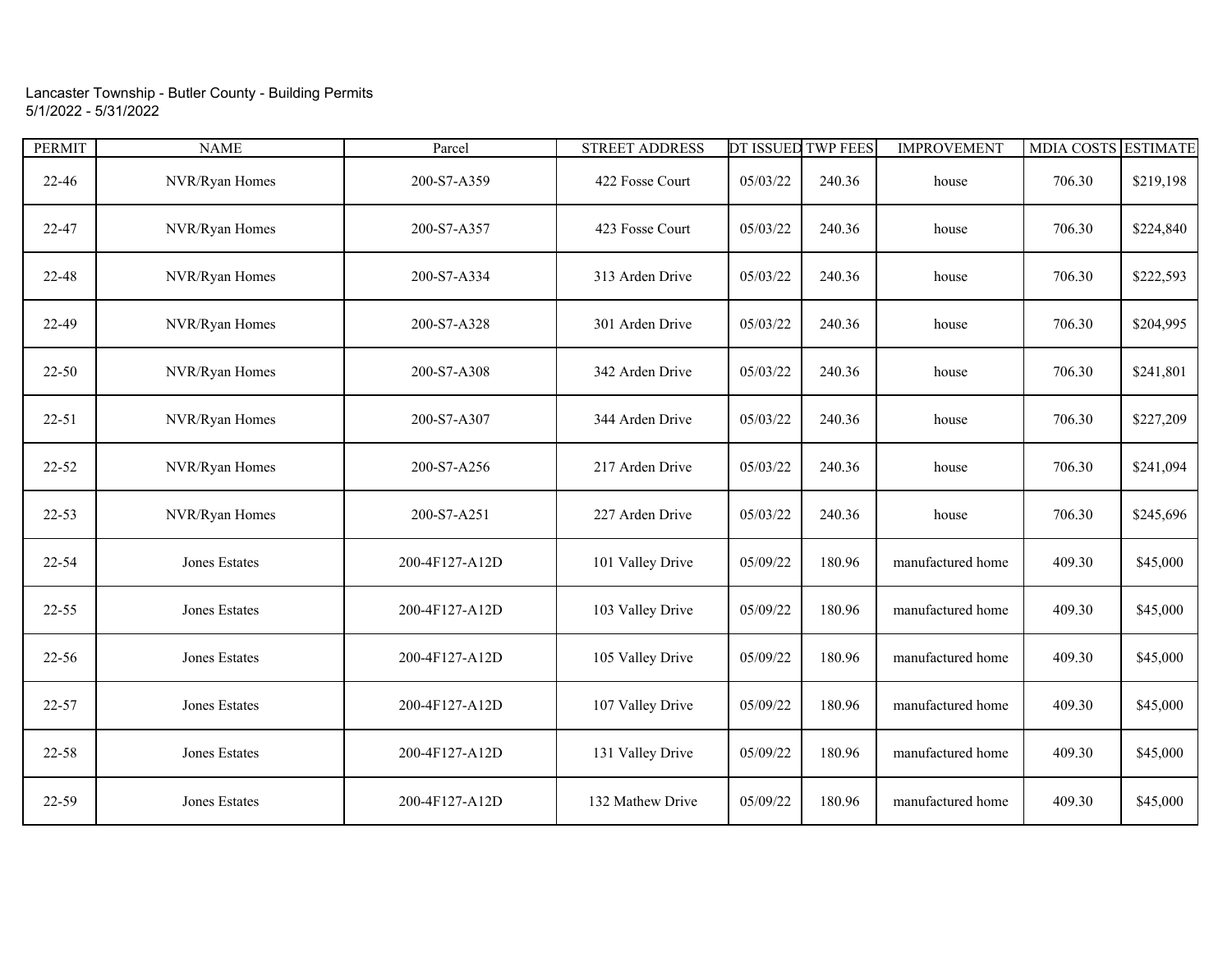| <b>PERMIT</b> | <b>NAME</b>               | Parcel         | <b>STREET ADDRESS</b> | DT ISSUED TWP FEES |        | <b>IMPROVEMENT</b> | <b>MDIA COSTS ESTIMATE</b> |           |
|---------------|---------------------------|----------------|-----------------------|--------------------|--------|--------------------|----------------------------|-----------|
| $22 - 60$     | <b>Jones Estates</b>      | 200-4F127-A12D | 135 Valley Drive      | 05/09/22           | 180.96 | manufactured home  | 409.30                     | \$45,000  |
| $22 - 61$     | <b>Jones Estates</b>      | 200-4F127-A12D | 136 Mathew Drive      | 05/09/22           | 180.96 | manufactured home  | 409.30                     | \$45,000  |
| $22 - 62$     | <b>Jones Estates</b>      | 200-4F127-A12D | 125 Mathew Drive      | 05/09/22           | 180.96 | manufactured home  | 409.30                     | \$45,000  |
| $22-63$       | Jones Estates             | 200-4F127-A12D | 131 Mathew Drive      | 05/09/22           | 180.96 | manufactured home  | 409.30                     | \$45,000  |
| $22 - 64$     | <b>Jones Estates</b>      | 200-4F127-A12D | 104 Crest Drive       | 05/09/22           | 180.96 | manufactured home  | 409.30                     | \$45,000  |
| $22 - 65$     | Daniel Sutton             | 200-4F56-5C3   | 106 Savannah Drive    | 05/03/22           | 122.00 | deck               | 114.50                     |           |
| 22-66         | Alex Dzurovchik           | 200-S7-A260    | 209 Arden Drive       | 05/13/22           | 144.80 | solar panels       | 228.50                     | \$38,000  |
| $22 - 67$     | Daniel & Susan DeDionisio | 200-S3-D3      | 105 Hazel Lane        | 05/09/22           | 25.00  | shed               | $0.00\,$                   | \$9,000   |
| 22-68         | David Sandman             | 200-4F96-7P    | 103 Hibernia Dr       | 05/13/22           | 162.70 | Pool and Hot tub   | 318.00                     | \$150,525 |
| $22 - 69$     | Fritz Graf                | 200-S7-B714B   | 757 Oliver Street     | 05/13/22           | 141.36 | deck               | 211.30                     | \$30,000  |
| $22 - 70$     | Dion Costello             | 200-S7-B714A   | 759 Oliver Street     | 05/13/22           | 122.00 | deck               | 114.50                     | \$12,000  |
| $22 - 71$     | NVR/Ryan Homes            | 200-S7-A356    | 421 Fosse Court       | 05/13/22           | 240.36 | house              | 706.30                     | \$234,885 |
| 22-72         | Graham & Eileen Hodgetts  | 200-S7-A252    | 225 Arden Drive       | 05/18/22           | 122.00 | deck               | 114.50                     | \$5,500   |
| $22 - 73$     | NVR/Ryan Homes            | 200-S7-A333    | 311 Arden Drive       | 05/18/22           | 240.36 | house              | 706.30                     | \$209,051 |
| $22 - 74$     | NVR/Ryan Homes            | 200-S7-A352    | 413 Fosse Court       | 05/18/22           | 240.36 | house              | 706.30                     | \$197,785 |
| $22 - 75$     | NVR/Ryan Homes            | 200-S7-A364    | 412 Fosse Court       | 05/18/22           | 240.36 | house              | 706.30                     | \$222,894 |